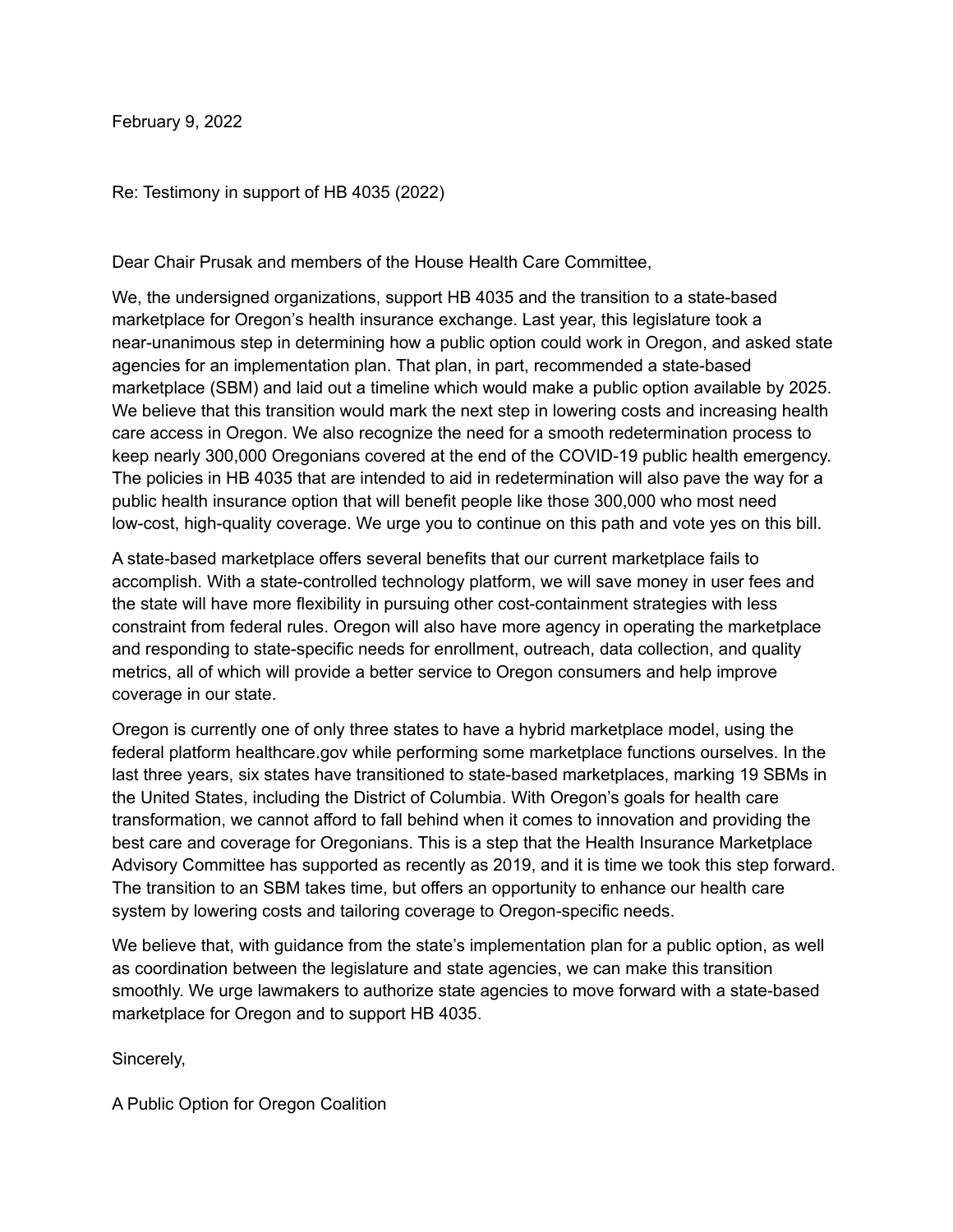(undersigned):

Oregon State Public Interest Research Group Cascade Aids Project Oregon Academy of Family Physicians The Committee to Protect Health Care Main Street Alliance Oregon Nurses Association Oregon Chapter American College of Physicians Stop the Debt Trap Alliance Leukemia & Lymphoma Society Oregon Primary Care Association United States of Care Oregon Center for Public Policy